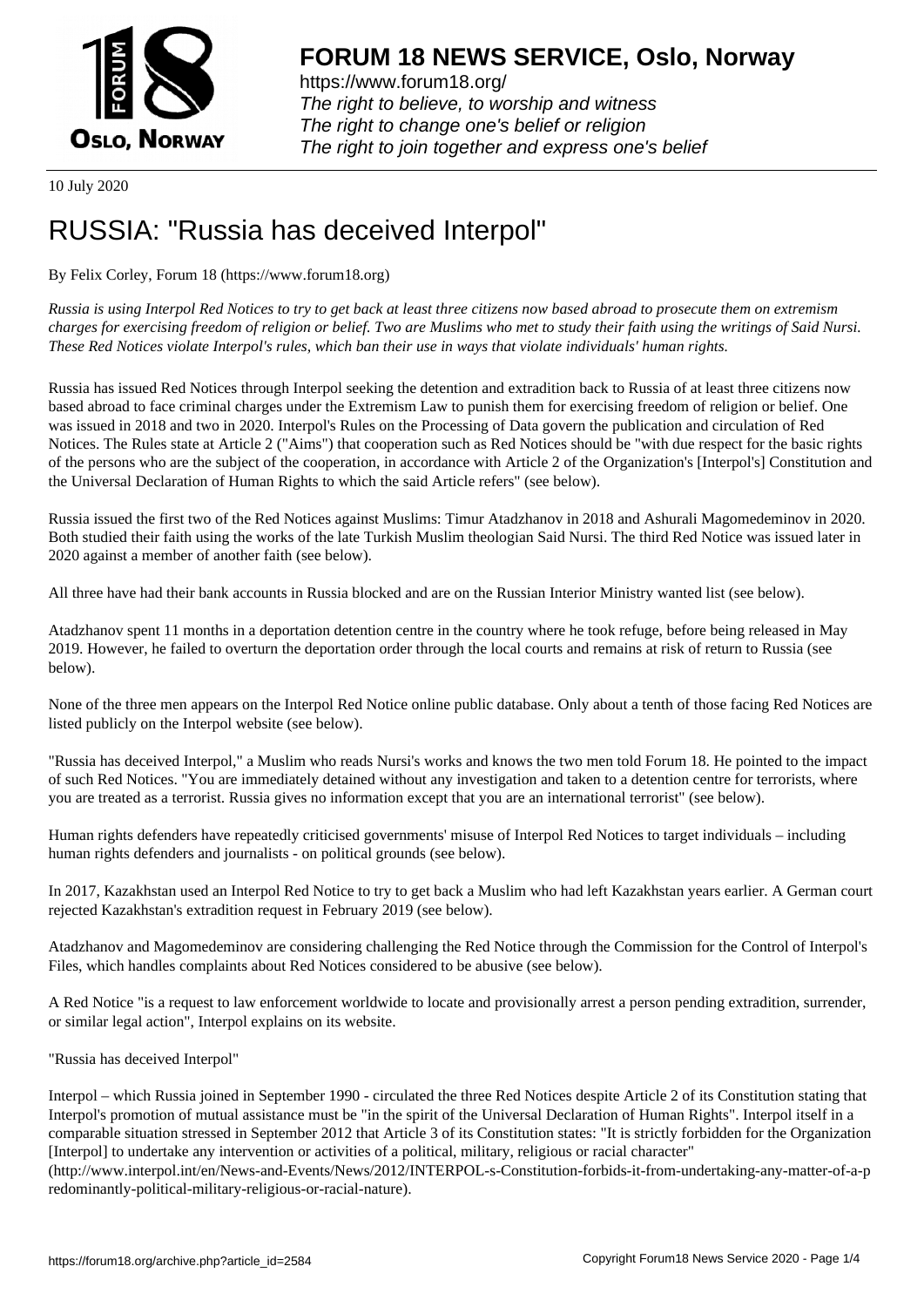(http://www.interpol.interpol.interpol.interpol.interpol.interpol.interpol.interpol.interpol.interpol.interpol.interpol.interpol.interpol.interpol.interpol.interpol.interpol.interpol.interpol.interpol.interpol.interpol.in (http://www.interpol.int/content/download/5694/file/24%20E%20RPD%20UPDATE%207%2011%2019\_ok.pdf) state at Article 2 ("Aims") that cooperation such as Red Notices should be "with due respect for the basic rights of the persons who are the subject of the cooperation, in accordance with Article 2 of the Organization's [Interpol's] Constitution and the Universal Declaration of Human Rights to which the said Article refers".

Human rights defenders have repeatedly criticised governments' misuse of Interpol Red Notices to target individuals – including human rights defenders and journalists - on political grounds (http://www.fairtrials.org/news/blunted-still-dangerous-more-reforms-needed-stop-abuse-interpol).

"Russia has deceived Interpol," a Muslim who reads Nursi's works and knows the two men told Forum 18. "The impact is very bad. You are immediately detained without any investigation and taken to a detention centre for terrorists, where you are treated as a terrorist. Russia gives no information except that you are an international terrorist. Approaches must be made to Interpol."

Forum 18 asked Interpol about whether these Russian Red Notices seeking to punish individuals for exercising freedom of religion or belief met its requirements.

"If or when police in any of Interpol's 194 member countries share information with the General Secretariat in Lyon," Interpol press office responded from its headquarters in the French city of Lyon on 6 July, "this information remains under the ownership of that member country. Interpol does not comment on specific cases except in special circumstances and with the approval of the member country concerned."

Kazakhstan also issued a Red Notice via Interpol against Atyrau-born Sunni Muslim Murat Bakrayev in 2017. The Kazakh authorities sought to prosecute him for exercising freedom of religion or belief by giving talks on Islam while living in exile in the Czech Republic, long after he had left Kazakhstan. A German court rejected Kazakhstan's extradition request in February 2019 (http://www.forum18.org/archive.php?article\_id=2457).

Were Russia's Red Notices permissible?

Forum 18 asked the National Central Bureau of Interpol at Russia's Interior Ministry on 6 July about the three Red Notices seeking the return of the individuals to face criminal prosecution to punish their exercise of the freedom of religion and belief. However, the official – who would not give her name – referred all questions to the Interior Ministry press office. It in turn asked for questions in writing.

Forum 18 asked the Interior Ministry press office in writing the same day why Russia is using Interpol to try to have Atadzhanov, Magomedeminov and at least one other individual extradited back to Russia when Interpol's procedures ban use of the organisation to try to gain the extradition of individuals for political reasons, and in ways that violate their human rights. Forum 18 received no response by the middle of the working day in Moscow on 10 July.

First known Russian Red Notice seeking to punish freedom of religion and belief

Timur Muzafarovich Atadzhanov (born 21 April 1988) is a Muslim who meets with others to study his faith using the works of the late Turkish Muslim theologian Said Nursi. He was among nine Muslims detained in a cafe in Novosibirsk in December 2015 (http://www.forum18.org/archive.php?article\_id=2141).

Muslims who exercise their right to freedom of religion and belief by meeting to study Nursi's writings stand accused of "continuing the activities" of "Nurdzhular", a "banned extremist organisation" which Muslims in Russia deny exists but which the Supreme Court banned in April 2008 (http://www.forum18.org/archive.php?article\_id=1136). Typically, such Muslims meet in private homes to study Islam, with one or more expounding on Nursi's works. They also pray, eat, and drink tea together, and do not seek state permission to meet (http://www.forum18.org/archive.php?article\_id=2215).

Russia has convicted and jailed, fined or otherwise punished numerous Muslims who read Nursi's works – as well as numerous Jehovah's Witnesses – on "extremism"-related charges. These criminal trials continue (http://www.forum18.org/archive.php?article\_id=2581).

Atadzhanov fled Russia in March 2016 after the FSB security service in Novosibirsk launched an investigation against him and other Muslims (http://www.forum18.org/archive.php?article\_id=2373) under Criminal Code Article 282.2, Part 2 ("Participation in the activity of a social or religious association or other organisation in relation to which a court has adopted a decision legally in force on liquidation or ban on the activity in connection with the carrying out of extremist activity").

The FSB Investigator had Atadzhanov added on 18 May 2016 to the Federal Financial Monitoring Service (Rosfinmonitoring) "List of Terrorists and Extremists". Banks are obliged to freeze these people's accounts, only allowing small transactions up to 10,000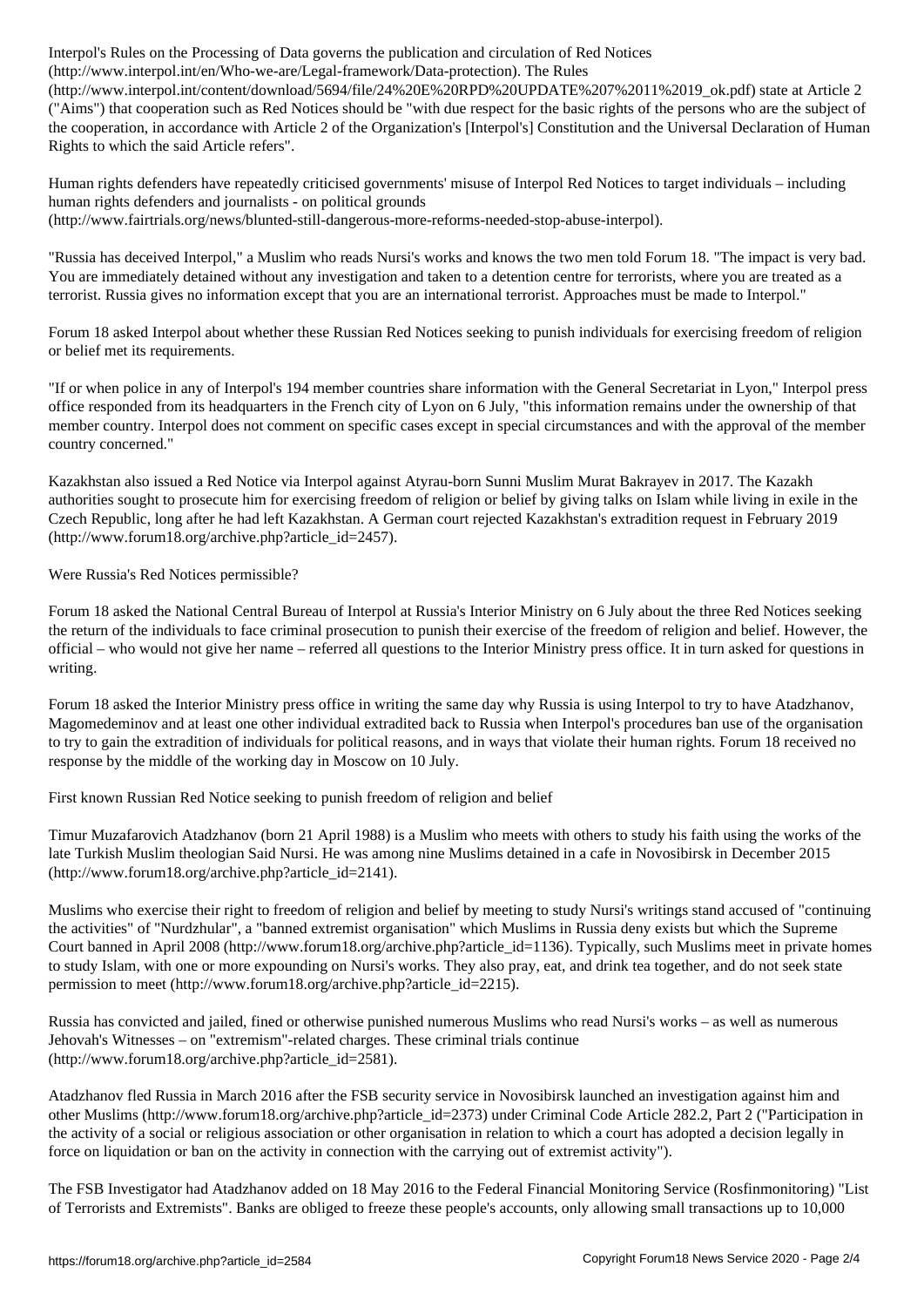Prosecutors in Blagoveshchensk later opened a separate case against Atadzhanov under Criminal Code Article 282.2.

Atadzhanov is on the Interior Ministry wanted list, for both the Novosibirsk and Blagoveshchensk cases, but with no Criminal Code Article listed. Forum 18 called the Blagoveshchensk listed number on 10 July, but the official refused to give any information, stating that it is "confidential".

The Russian authorities told Atadzhanov's relatives in Russia in May 2018 that they had issued a Red Notice against him, fellow Muslims told Forum 18.

Police of the country where Atadzhanov took refuge also informed him of the Red Notice when they detained him in July 2018 while he was travelling in that country, he told Forum 18 on 8 July. He was held in an extradition detention centre for 11 months, before being released on 27 May 2019. He added that he has never been shown the Red Notice itself.

Atadzhanov lost all attempts to challenge his extradition through the local courts, which ruled that he should be sent back to Russia. However, he was later released from the detention centre, but has to report monthly to the Migration Service. "The deportation question remains open," he told Forum 18.

Atadzhanov told Forum 18 he is considering challenging the Red Notice through the Commission for the Control of Interpol's Files (CCF). The CCF is the Interpol body which handles complaints that Red Notices are abusive.

Second known Russian Red Notice seeking to punish freedom of religion and belief

Ashurali Magomedshapievich Magomedeminov (born 24 September 1972) is a Muslim who meets with others to study his faith using the works of the late Turkish Muslim theologian Said Nursi. He left Russia to study abroad in Autumn 2016, he told Forum 18 on 9 July 2020.

On 21 August 2017, prosecutors launched a criminal case against Magomedeminov under Criminal Code Article 282.2, Part 1.1 ("Inclination, recruitment, or other involvement of a person in an extremist organisation"), the Stavropol Regional Investigative Committee announced on its website three days later.

The Investigative Committee said Magomedeminov – who was born in Makhachkala in Dagestan – had committed crimes between June 2015 and July 2016 while living in a rented flat in Pyatigorsk in Stavropol Region. It accused him of dressing in "religious garments", sharing "extremist literature" with his flat mates and those he invited to his flat, and conducting "conspiratorial meetings with other individuals with the aim of recruiting them into the ranks" of the banned Nurdzhular organisation.

On the same day that the criminal case was launched, Prosecutors added Magomedeminov to the federal wanted list, as he was "hiding from the investigation". He remains on the wanted list on the Interior Ministry website, though without any Criminal Code Articles being listed.

The FSB Investigator had Magomedeminov added on 20 November 2017 to the Federal Financial Monitoring Service (Rosfinmonitoring) "List of Terrorists and Extremists". Banks are obliged to freeze these people's accounts, only allowing small transactions up to 10,000 Roubles (http://www.forum18.org/archive.php?article\_id=2215). He remains on the List.

The Russian authorities issued a Red Notice against Magomedeminov in mid-January 2020. Migration Service officials of the country he now lives in summoned him on about 22 January when they themselves learned of the Red Notice, which appears to have been issued shortly before.

"I explained to them that I read Nursi's works and they understood fully," Magomedeminov told Forum 18. "I have to report once a month to the Migration Service." He added that he has never been shown the Red Notice itself.

Magomedeminov told Forum 18 he is considering challenging the Red Notice through the Commission for the Control of Interpol's Files (CCF). The CCF is the Interpol body which handles complaints that Red Notices are abusive.

"We're still looking for him," an official of the Investigative Committee in the southern Russian city of Pyatigorsk (who did not give her name) told Forum 18 on 7 July. "We're seeking his extradition to the Russian Federation to take a decision on the criminal case against him." The official added that the Investigator in the case, Arut Pogosyan, was unavailable as he is on a one-month holiday.

Asked what Magomedeminov had done that made him an "extremist" who deserved to be prosecuted, the official claimed he had called people to conduct "extremist activity". She refused to give any further information.

Third known Russian Red Notice seeking to punish freedom of religion and belief